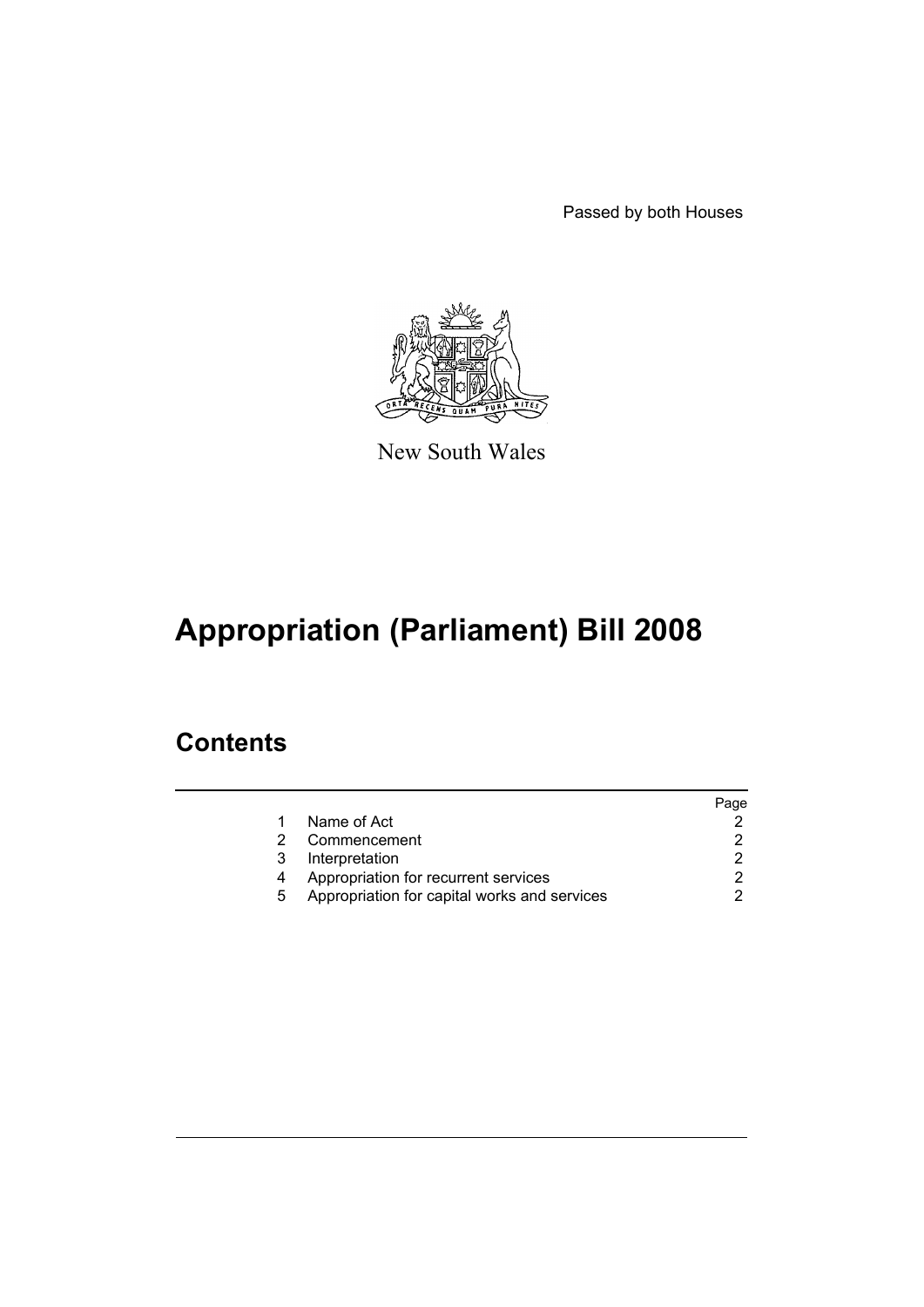*I certify that this public bill, which originated in the Legislative Assembly, has finally passed the Legislative Council and the Legislative Assembly of New South Wales.*

> *Clerk of the Legislative Assembly. Legislative Assembly, Sydney, , 2008*



New South Wales

## **Appropriation (Parliament) Bill 2008**

Act No , 2008

An Act to appropriate out of the Consolidated Fund sums for the recurrent services and capital works and services of the Legislature for the year 2008–09.

*I have examined this bill and find it to correspond in all respects with the bill as finally passed by both Houses.*

*Assistant Speaker of the Legislative Assembly.*